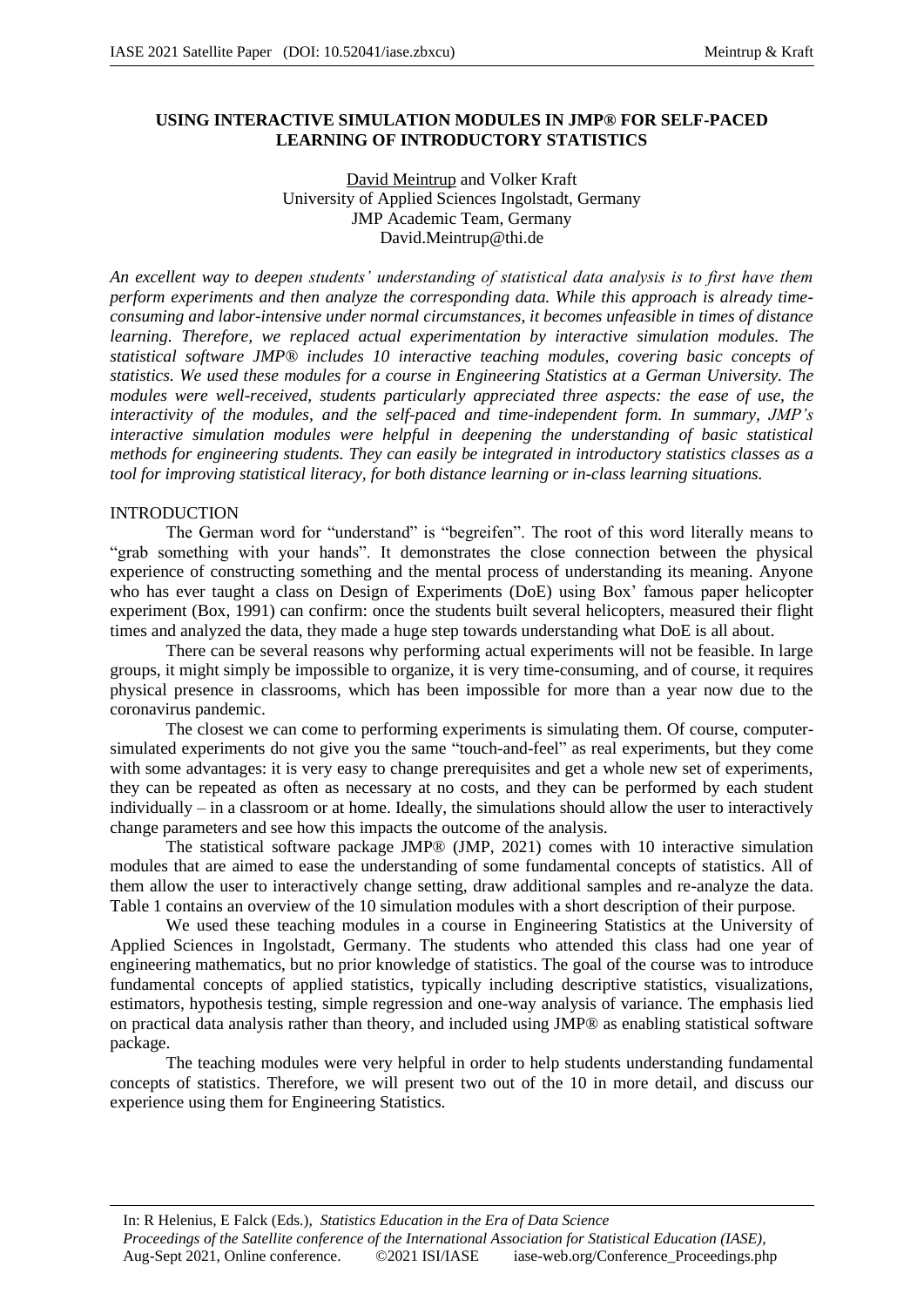| No.  | <b>Teaching Module</b>                        | <b>Description</b>                                 |
|------|-----------------------------------------------|----------------------------------------------------|
| (1)  | <b>Distribution Generator</b>                 | Displays the distribution and descriptive          |
|      |                                               | statistics of a given dataset                      |
| (2)  | Sampling Distribution of Sample Means         | Draws samples from different distributions         |
|      |                                               | (normal, skewed, uniform) and shows the            |
|      |                                               | distribution of the sample means                   |
| (3)  | Sampling Distribution of Sample Proportions   | Draws samples from a binomial distribution and     |
|      |                                               | shows the distribution of the sample proportions   |
| (4)  | Confidence Interval for Population Mean       | Draws samples from different distributions         |
|      |                                               | (normal, skewed, uniform) and shows the            |
|      |                                               | corresponding confidence intervals for the         |
|      |                                               | population mean                                    |
| (5)  | Confidence Interval for Population Proportion | Draws samples from a binomial distribution and     |
|      |                                               | shows the corresponding confidence intervals for   |
|      |                                               | the population proportion                          |
| (6)  | Hypothesis Test for Population Mean           | Draws samples from different distributions         |
|      |                                               | (normal, skewed, uniform) and shows the            |
|      |                                               | distribution of the test statistic for testing the |
|      |                                               | mean                                               |
| (7)  | Hypothesis Test for the Population Proportion | Draws samples from a binomial distribution and     |
|      |                                               | shows the distribution of the test statistic for   |
|      |                                               | testing the mean                                   |
| (8)  | <b>Distribution Calculator</b>                | Shows the density function of 25 different         |
|      |                                               | distributions with adjustable parameters and       |
|      |                                               | calculates quantiles and probabilities             |
| (9)  | <b>Demonstrate Regression</b>                 | Draws correlated samples following a linear        |
|      |                                               | model and displays the corresponding linear fit    |
| (10) | Demonstrate ANOVA                             | Draws samples of two or three groups with given    |
|      |                                               | group means and displays the distribution of the   |
|      |                                               | test statistic and the analysis of variance        |

### Table 1. Interactive Teaching Modules

# INTERACTIVE TEACHING MODULES

The general structure is the same for most of the 10 interactive teaching modules listed in Table 1, which simplifies their use. On the left side of the report window (see Figure 1 for an example), one can specify the parameters and characteristics of the population the data is drawn from. The sample size and the number of samples can be specified, and the button "Draw Additional Samples" starts the simulation process. In the middle part, graphical representations of the data and the analysis are given. Finally, the right part of the report window contains statistical values relevant to the performed analysis. In the following, we will present two simulation modules in more detail, one complex one ("Demonstrate Regression") and one simpler module ("Confidence Interval for the Population Mean").

The module "Demonstrate Regression" explains the concept of a simple linear regression. It has three columns, as can be seen in the screenshot in Figure 1. In the left column, the user can start by specifying the source of the data. In the shown example, the x-variable is normally distributed, while the y-variable is simulated using the model  $y = 5 + 3x$ . The user can change the intercept, the slope and the degree of correlation between x and y. The x- and y-variable can be renamed, and the mean and standard deviation can be assigned. Below, a sample size (here: 25) and the number of drawn samples (here: 100) can be specified. Each time that the user hits the button "Draw Additional Samples" a new set of samples is generated using the determined population, and all graphs and statistics are updated.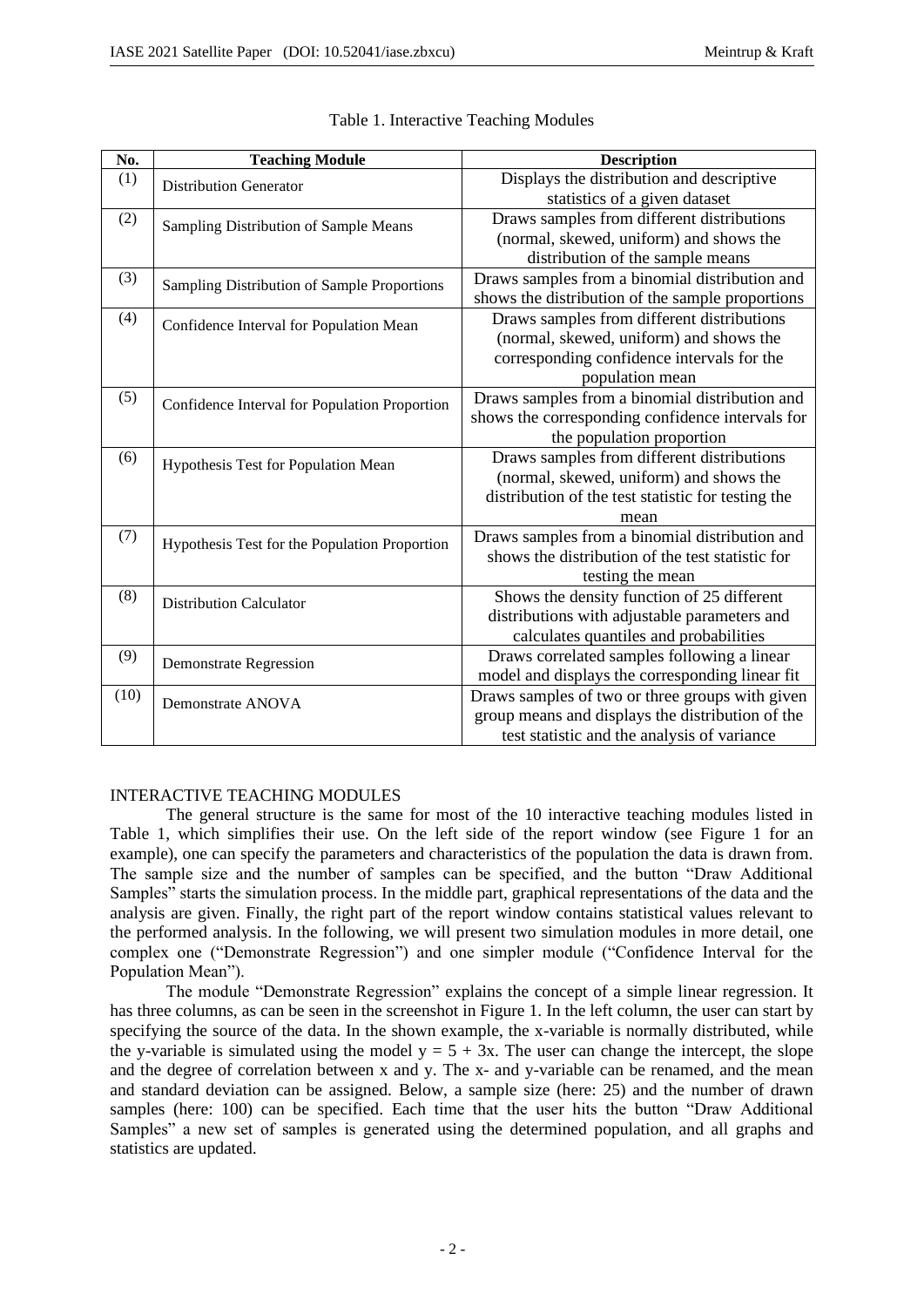On the top of the middle column, the x- and y-variable are displayed in a scatterplot. The user can interactively fit a line to the data, display the squares of the residuals (blue squares), and compare the sum of squared residuals to the best fit (red line - SSE). The model function is given for the last sample. Below is a graph showing all 100 fitted linear regression models for the 100 samples.

On the right side, the summary of fit contains the  $\mathbb{R}^2$  value, the root mean squared error (RMSE), the mean response value and the number of observations. The analysis of variance tests if the slope parameter is significantly different from 0, just as the parameter test in the "Parameter Estimates" section does, using a t-test. Finally, the residual-by-predicted plot is presented for diagnostic purposes.



Figure 1. The interactive simulation module "Demonstrate Regression"

Despite the simplicity of a simple linear regression model, this module can teach three fundamental concepts that are used much more generally in statistical modeling (Harrell, 2016). The first idea is that every supervised learning technique needs a loss function. In this case, the sum of squared residuals is used as a loss function, and its value is visualized by the blue bar on the right side of the scatterplot. Moving the regression line, the student can observe how the value of the loss function changes, until it reaches its minimum once the chosen line corresponds to the best fit.

The second fundamental idea is the presence of uncertainty in any statistical modeling. In the presence of noisy data, different samples will lead to different linear models. Typically, this uncertainty is reflected by presenting the fitted regression line with a confidence band and the parameters of the fit with confidence intervals. As useful as we believe these statistics are, a more direct impression of uncertainty can be gained by fitting 100 lines and drawing them in one plot (Figure 1 – Summary of All Samples, red lines). Like this, the user can observe by himself how the confidence band around the linear fit emerges. In particular, one gets a different perspective why the confidence band is larger further away from the center of the data set.

Finally, every statistical model has some assumptions, and checking their validity should be part of each modeling process. The residual-by-predicted plot (Figure  $1 -$  right column) allows to check for outliers, and to assess homoscedasticity. Obviously, there is more to do for a thorough check of regression assumptions, but it is a good starting point to get people used to not skipping residual diagnostics when fitting statistical models.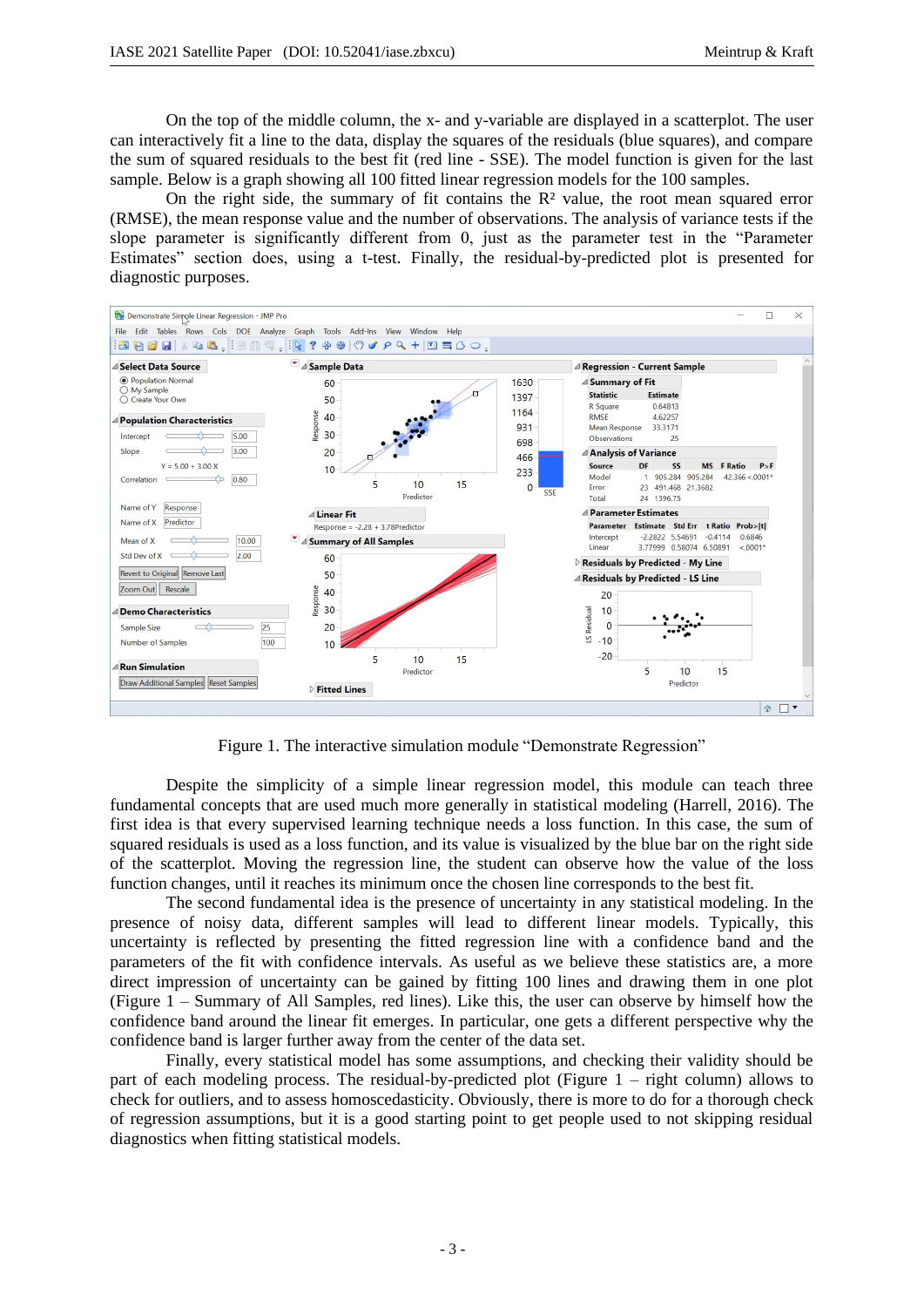The teaching module on linear regression – as some other modules as well – allows to import your own data set instead of using simulated data. This is particularly useful for homework assignments, as questions can be targeted to the specific data set.

The interactive teaching module "Confidence Interval for the Population Mean" is shown in Figure 2. On the left side, the user can specify the parameters of the population, the size and number of samples, and the confidence level. In the middle, the top figure displays a single sample, while the bottom graph shows all the confidence intervals for the 100 samples that have been drawn. Below, summary statistics for the 100 samples are given. The display on the right side shows the mean and standard deviation of the last sample.

For novices in statistics, the false idea of a 95% confidence meaning "there is a 95% chance that the confidence interval contains the true mean" is very attractive (Greenland et al., 2016), and convincing them that this interpretation is wrong, is difficult. The module makes it very easy to convey the true idea of a confidence interval: if repeated many times, on average 95% of the confidence intervals will contain the true value, and 5% will not. The graph in the middle shows the confidence intervals that do not contain the true mean in red, the others in green. In the shown example, 95 of 100 confidence intervals do contain the true mean (which, of course, is not always the case), and this is precisely the right interpretation of a 95% confidence interval.



Figure 2. The interactive simulation module "Confidence Interval for the Population Mean"

#### DISCUSSION

We used all 10 interactive teaching modules in our introductory class on Engineering statistics. In the fall semester of 2020, no in-class lectures were allowed at the University of Applied Sciences in Ingolstadt. Therefore, the course was exclusively taught online, and consisted of one lecture per week, homework assignments and a final exam. Typically, the topic (e.g., simple linear regression) was introduced during the lecture. Using the simulation module to deepen the understanding of the corresponding topic was part of the homework. Whenever possible, we provided an example data set and asked some questions about it that could be answered with the help of the simulation module.